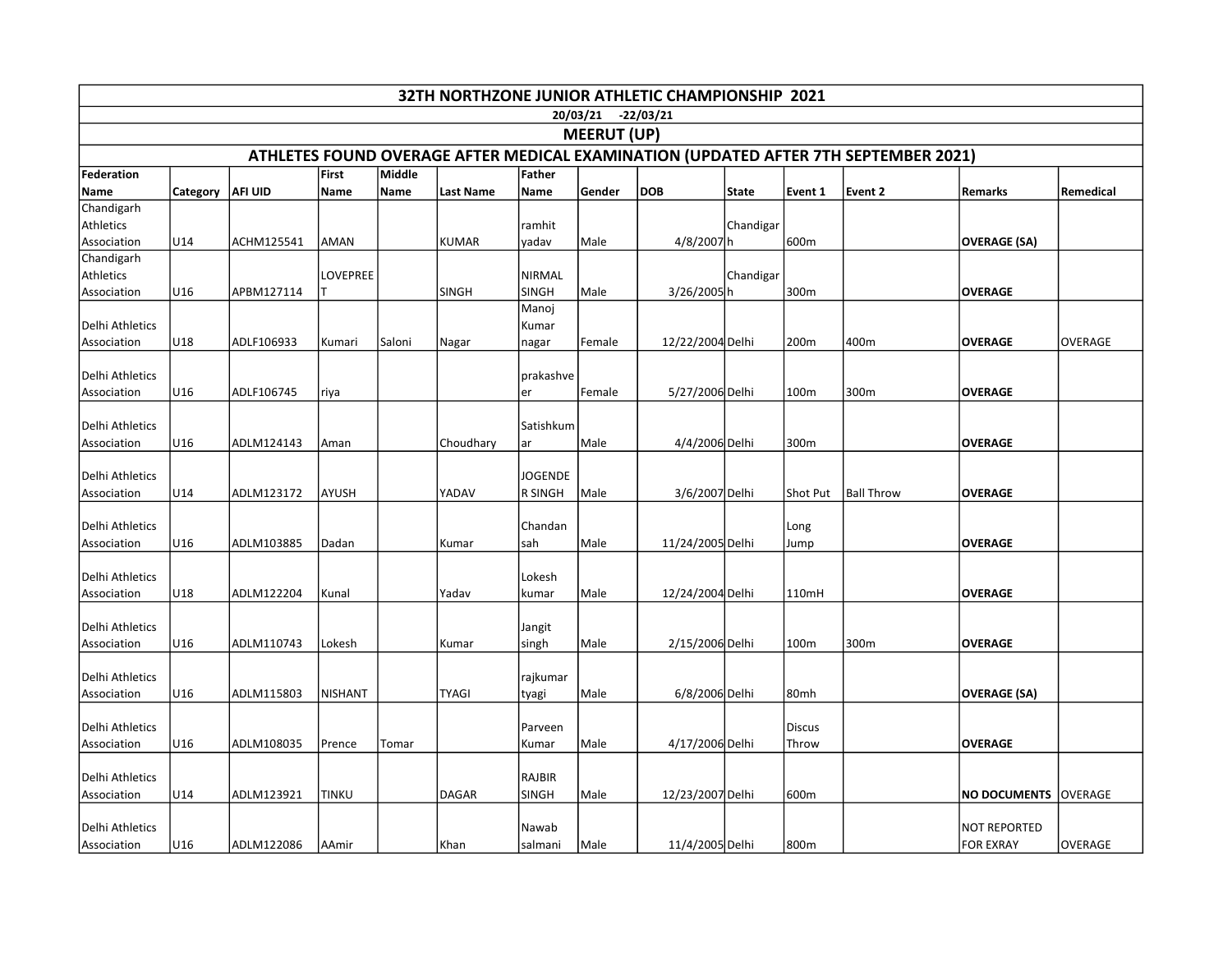| Delhi Athletics            |     | ADLM122827 |              |          | Karan           | Male |                    | 3000m           |       | <b>NOT REPORTED</b> | <b>OVERAGE</b> |
|----------------------------|-----|------------|--------------|----------|-----------------|------|--------------------|-----------------|-------|---------------------|----------------|
| Association                | U18 |            | Ankit        |          | singh           |      | 8/25/2004 Delhi    |                 |       | <b>FOR EXRAY</b>    |                |
| Delhi Athletics            |     |            |              |          | rajesh          |      |                    |                 |       | <b>NOT REPORTED</b> |                |
| Association                | U20 | ADLM123410 | gulshan      | dungdung | dungdung Male   |      | 9/9/2002 Delhi     | 800m            | 1500m | <b>FOR EXRAY</b>    | <b>OVERAGE</b> |
|                            |     |            |              |          |                 |      |                    |                 |       |                     |                |
| Delhi Athletics            |     |            |              |          |                 |      |                    |                 |       | <b>NOT REPORTED</b> |                |
| Association                | U18 | ADLM103990 | Sahil        | Kumar    | Jitender        | Male | 4/14/2003 Delhi    | <b>Shot Put</b> |       | <b>FOR EXRAY</b>    | <b>OVERAGE</b> |
|                            |     |            |              |          |                 |      |                    |                 |       |                     |                |
| Delhi Athletics            |     |            |              |          | Dheerai         |      |                    |                 |       | <b>NOT REPORTED</b> |                |
| Association                | U16 | ADLM123425 | Devanshu     | Gupta    | Kumar           | Male | 8/20/2005 Delhi    | Shot Put        |       | <b>FOR EXRAY</b>    | <b>OVERAGE</b> |
| Haryana State              |     |            |              |          |                 |      |                    |                 |       |                     |                |
| Athletics                  |     |            |              |          | <b>SUNDER</b>   |      |                    |                 |       |                     |                |
| Association                | U16 | AHRM122051 | <b>HARSH</b> |          | LAL             | Male | 10/30/2006 Haryana | 80mh            |       | <b>OVERAGE</b>      |                |
| Haryana State              |     |            |              |          | brijesh         |      |                    |                 |       |                     |                |
| Athletics                  |     |            |              |          | singh           |      |                    |                 |       |                     |                |
| Association                | U16 | AHRM110240 | himanshu     |          | tanwar          | Male | 12/21/2006 Haryana | High Jump       |       | <b>OVERAGE</b>      |                |
| Haryana State              |     |            |              |          |                 |      |                    |                 |       |                     |                |
| Athletics                  |     |            |              |          |                 |      |                    |                 |       |                     |                |
| Association                | U16 | AHRM127190 | Hitesh       |          | Jasbir          | Male | 1/10/2006 Haryana  | 100m            |       | <b>OVERAGE</b>      |                |
| Haryana State              |     |            |              |          |                 |      |                    |                 |       |                     |                |
| Athletics                  |     |            |              |          | DHaramvi        |      |                    |                 |       |                     |                |
| Association                | U14 | AHRM121970 | <b>kRISH</b> | GREWAL   |                 | Male | 2/26/2007 Haryana  | Shot Put        |       | <b>OVERAGE</b>      |                |
| Haryana State              |     |            |              |          |                 |      |                    |                 |       |                     |                |
| Athletics                  |     |            |              |          |                 |      |                    |                 |       |                     |                |
| Association                | U18 | AHRM126897 | Raman        | Barak    | mahavir         | Male | 11/23/2004 Haryana | 400m            |       | <b>OVERAGE</b>      |                |
| Haryana State              |     |            |              |          |                 |      |                    |                 |       |                     |                |
| Athletics                  |     |            |              |          | Dhoop           |      |                    | <b>Discus</b>   |       |                     |                |
| Association                | U16 | AHRM121328 | sumit        |          | singh           | Male | 12/26/2006 Haryana | Throw           |       | <b>OVERAGE</b>      |                |
| Haryana State              |     |            |              |          |                 |      |                    |                 |       |                     |                |
| Athletics                  |     |            |              |          |                 |      |                    |                 |       |                     |                |
| Association                | U18 | AHRM126314 | Vikash       |          | VEERbhan Male   |      | 12/10/2004 Haryana | 800m            |       | <b>OVERAGE</b>      |                |
| Haryana State              |     |            |              |          |                 |      |                    |                 |       |                     |                |
| Athletics                  |     |            | ajay         |          | SUNIL           |      |                    |                 |       |                     |                |
| Association                | U18 | AHRM119195 | kumar        |          | <b>KUMAR</b>    | Male | 12/8/2003 Haryana  | Pole Vault      |       | <b>OVERAGE</b>      |                |
| Haryana State<br>Athletics |     |            |              |          |                 |      |                    |                 |       | <b>NOT REPORTED</b> |                |
| Association                | U18 | AHRM110302 | Ankit        |          | sanjay<br>kumar | Male |                    | 100m            | 200m  | <b>FOR EXRAY</b>    | <b>OVERAGE</b> |
| Haryana State              |     |            |              |          |                 |      | 12/12/2003 Haryana |                 |       |                     |                |
| Athletics                  |     |            |              |          | Shamsher        |      |                    | <b>Discus</b>   |       | <b>NOT REPORTED</b> |                |
| Association                | U16 | AHRM126978 | Karamjeet    | SINGH    | singh           | Male | 3/16/2005 Haryana  | Throw           |       | <b>FOR EXRAY</b>    | <b>OVERAGE</b> |
| Haryana State              |     |            |              |          |                 |      |                    |                 |       |                     |                |
| Athletics                  |     |            |              |          | Ramesh          |      |                    |                 |       | <b>NOT REPORTED</b> |                |
| Association                | U18 | AHRM126904 | Rohit        | Kumar    | chander         | Male | 12/26/2003 Haryana | 100m            |       | <b>FOR EXRAY</b>    | <b>OVERAGE</b> |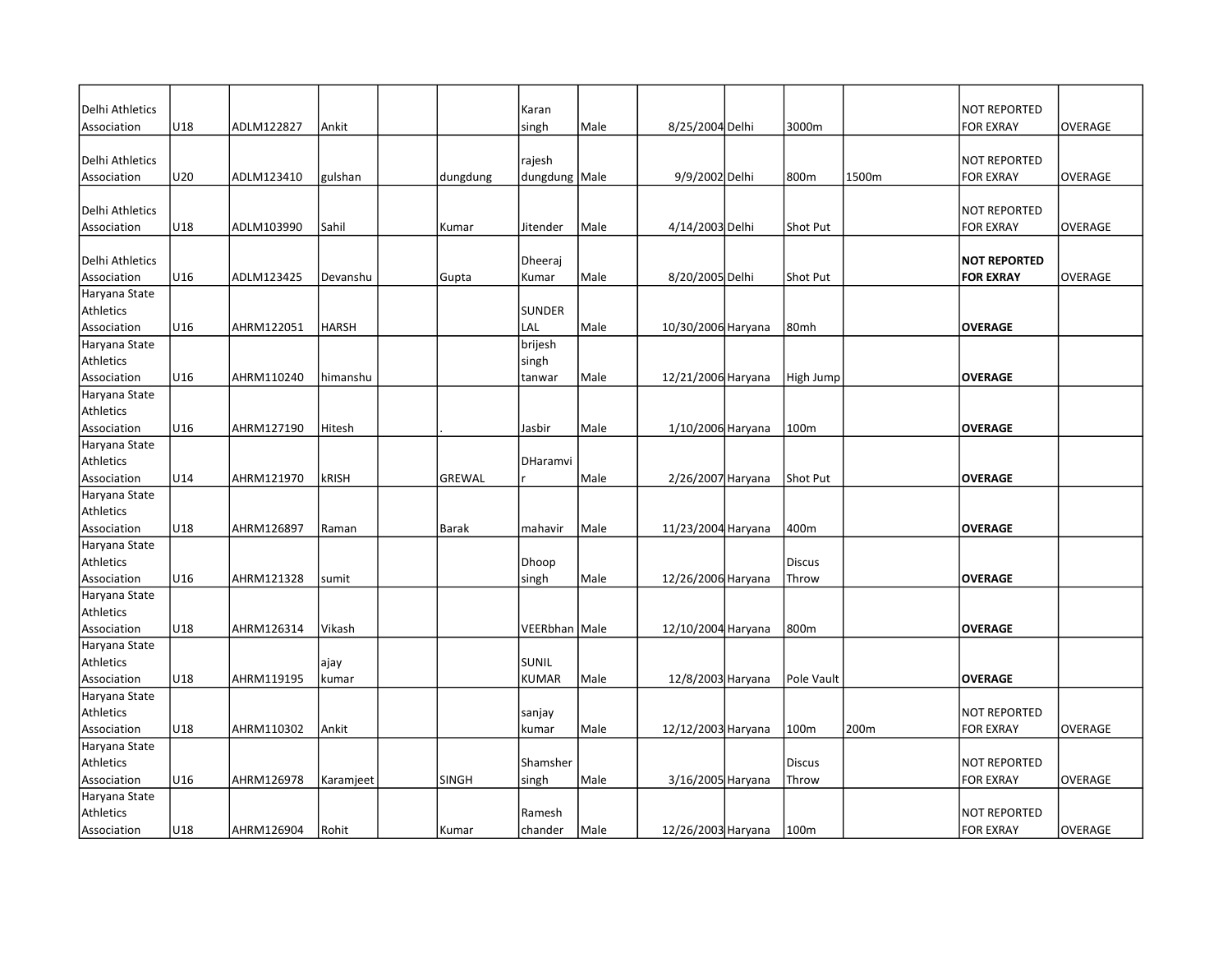| Haryana State           |     |            |                |              |               |                 |      |                    |       |                 |      |                     |                |
|-------------------------|-----|------------|----------------|--------------|---------------|-----------------|------|--------------------|-------|-----------------|------|---------------------|----------------|
| Athletics               |     |            |                |              |               | <b>SURENDE</b>  |      |                    |       | Javelin         |      | <b>NOT REPORTED</b> |                |
| Association             | U16 | AHRM127044 | SAGAR          |              | <b>RUHAL</b>  | R KUMAR         | Male | 12/18/2006 Haryana |       | Throw           |      | <b>FOR EXRAY</b>    | <b>OVERAGE</b> |
|                         |     |            |                |              |               |                 |      |                    |       |                 |      |                     |                |
| Punjab Athletics        |     |            |                |              |               | parveen         |      |                    |       |                 |      |                     |                |
| Association             | U16 | APBM123751 | ankush         |              |               | kumar           | Male | 2/14/2006 Punjab   |       | 300m            | 80mh | <b>OVERAGE</b>      |                |
|                         |     |            |                |              |               |                 |      |                    |       |                 |      |                     |                |
| <b>Punjab Athletics</b> |     |            |                |              |               | <b>IQBAL</b>    |      |                    |       |                 |      |                     |                |
| Association             | U16 | APBM124665 | <b>MANOJ</b>   |              | <b>SINGH</b>  | <b>SINGH</b>    | Male | 8/6/2006 Punjab    |       | 100m            |      | <b>OVERAGE</b>      |                |
| <b>Uttar Pradesh</b>    |     |            |                |              |               |                 |      |                    |       |                 |      |                     |                |
| Athletics               |     |            |                |              |               | <b>AWADHES</b>  |      |                    | Uttar |                 |      |                     |                |
| Association             | U16 | AUPM111147 | ABHAY          |              | <b>SINGH</b>  | <b>H SINGH</b>  | Male | 12/10/2005 Pradesh |       | 300m            |      | <b>OVERAGE</b>      |                |
| <b>Uttar Pradesh</b>    |     |            |                |              |               |                 |      |                    |       |                 |      |                     |                |
| Athletics               |     |            |                |              |               | MUNESH          |      |                    | Uttar |                 |      |                     |                |
| Association             | U18 | AUPM123959 | Ashish         |              | Rana          | rana            | Male | 12/25/2003 Pradesh |       | 100m            |      | <b>OVERAGE</b>      |                |
| <b>Uttar Pradesh</b>    |     |            |                |              |               |                 |      |                    |       |                 |      |                     |                |
| Athletics               |     |            |                |              |               | Dharamve        |      |                    | Uttar | Hammer          |      |                     |                |
| Association             | U18 | AUPM125261 | Jatin          |              | Choudhary     | er Singh        | Male | 12/24/2003 Pradesh |       | Throw           |      | <b>OVERAGE (SA)</b> |                |
| <b>Uttar Pradesh</b>    |     |            |                |              |               | <b>CHANDRA</b>  |      |                    |       |                 |      |                     |                |
| Athletics               |     |            |                |              |               | PAL             |      |                    | Uttar | Javelin         |      |                     |                |
| Association             | U16 | AUPM118803 | <b>KARAN</b>   | <b>KUMAR</b> |               | <b>SINGH</b>    | Male | 10/6/2006 Pradesh  |       | Throw           |      | <b>OVERAGE</b>      |                |
| <b>Uttar Pradesh</b>    |     |            |                |              |               |                 |      |                    |       |                 |      |                     |                |
| Athletics               |     |            |                |              |               | Dayashan        |      |                    | Uttar |                 |      |                     |                |
| Association             | U18 | AUPM109805 | Neeraj         | Kumar        |               | kar             | Male | 5/10/2003 Pradesh  |       | Pole Vault      |      | <b>OVERAGE</b>      |                |
| <b>Uttar Pradesh</b>    |     |            |                |              |               |                 |      |                    |       |                 |      |                     |                |
| Athletics               |     |            |                |              |               | Ashok           |      |                    | Uttar |                 |      |                     |                |
| Association             | U18 | AUPM123611 | Pankaj         |              | Kumar         | kumar           | Male | 6/12/2003 Pradesh  |       | 200m            |      | <b>OVERAGE</b>      |                |
| <b>Uttar Pradesh</b>    |     |            |                |              |               |                 |      |                    |       |                 |      |                     |                |
| Athletics               |     |            |                |              |               | Pravesh         |      |                    | Uttar |                 |      |                     |                |
| Association             | U20 | AUPM124520 | Sagar          |              | Nayak         | Nayak           | Male | 9/26/2002 Pradesh  |       | 200m            |      | <b>OVERAGE</b>      |                |
| <b>Uttar Pradesh</b>    |     |            |                |              |               | ram             |      |                    |       |                 |      |                     |                |
| Athletics               |     |            |                |              |               | kumar           |      |                    | Uttar |                 |      |                     |                |
| Association             | U16 | AUPM125148 | <b>DIVAKAR</b> |              | Yadav         | yadav           | Male | 12/22/2006 Pradesh |       | 80mh            |      | <b>OVERAGE (SA)</b> |                |
| <b>Uttar Pradesh</b>    |     |            |                |              |               |                 |      |                    |       |                 |      |                     |                |
| Athletics               |     |            |                |              |               | <b>RAMKUM</b>   |      |                    | Uttar | <b>Discus</b>   |      |                     |                |
| Association             | U18 | AUPM107832 | ankush         |              | pundir        | AR              | Male | 5/6/2004 Pradesh   |       | Throw           |      | <b>OVERAGE</b>      |                |
| <b>Uttar Pradesh</b>    |     |            |                |              |               |                 |      |                    |       |                 |      |                     |                |
| Athletics               |     |            |                |              |               |                 |      |                    | Uttar |                 |      | <b>NOT REPORTED</b> |                |
| Association             | U14 | AUPM127967 | Arvind         |              |               | Chotelal        | Male | 1/1/2008 Pradesh   |       | 60 <sub>m</sub> |      | <b>FOR EXRAY</b>    | <b>OVERAGE</b> |
| Uttar Pradesh           |     |            |                |              |               |                 |      |                    |       |                 |      |                     |                |
| Athletics               |     |            |                |              |               | Sarjeet         |      |                    | Uttar |                 |      | <b>NOT REPORTED</b> |                |
| Association             | U18 | AUPM123492 | Ashu           |              |               | Singh           | Male | 4/8/2004 Pradesh   |       | 800m            |      | <b>FOR EXRAY</b>    | OVERAGE        |
| <b>Uttar Pradesh</b>    |     |            |                |              |               |                 |      |                    |       |                 |      |                     |                |
| Athletics               |     |            |                |              |               | <b>KISHANPA</b> |      |                    | Uttar |                 |      | <b>NOT REPORTED</b> |                |
| Association             | U16 | AUPM124197 | <b>RAHUL</b>   |              | <b>MAURYA</b> | L MAURYA Male   |      | 10/7/2005 Pradesh  |       | 800m            |      | <b>FOR EXRAY</b>    | <b>OVERAGE</b> |
|                         |     |            |                |              |               |                 |      |                    |       |                 |      |                     |                |